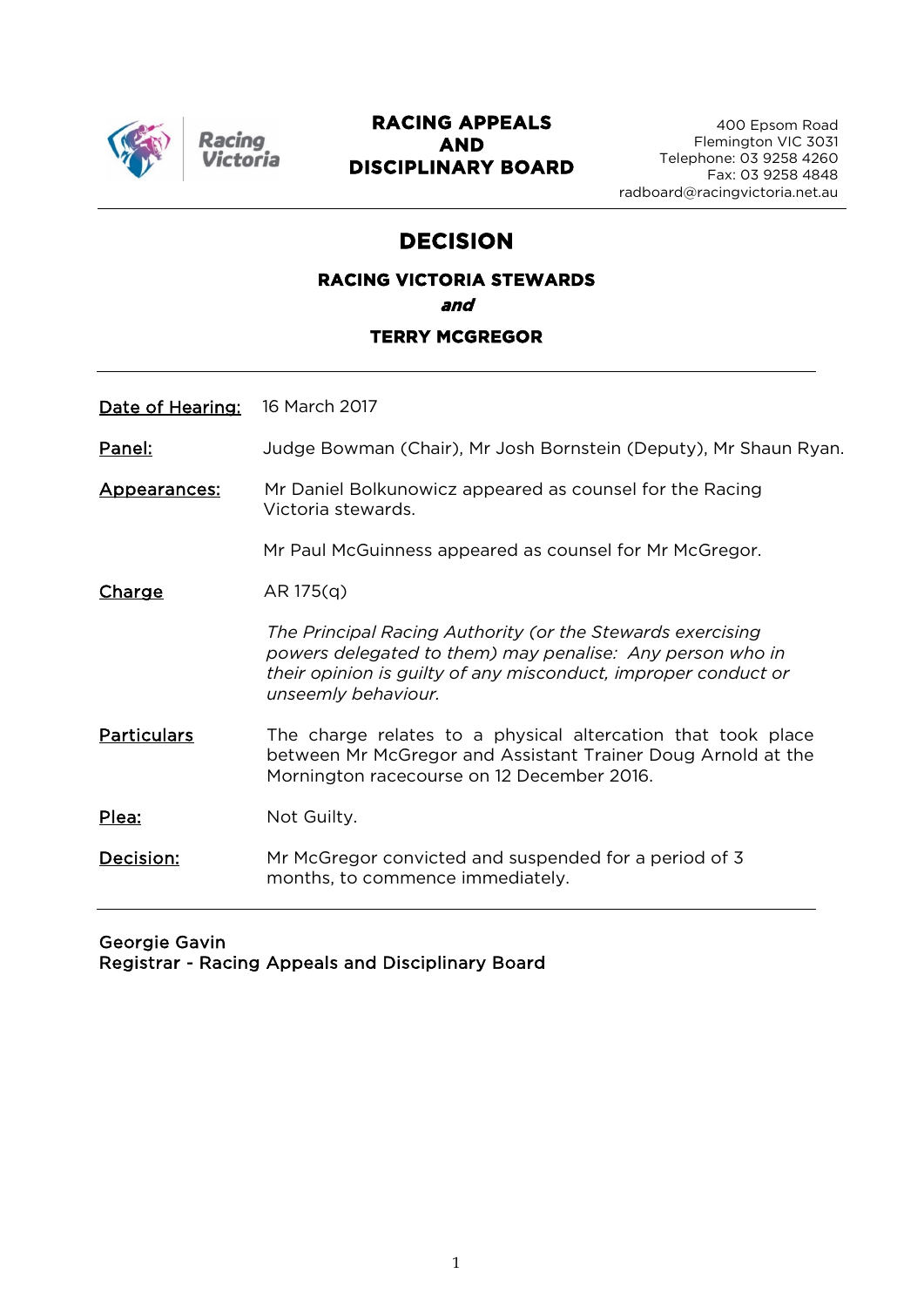# **TRANSCRIPT OF PROCEEDINGS**

### **RACING APPEALS AND DISCIPLINARY BOARD**

\_\_\_\_\_\_\_\_\_\_\_\_\_\_\_\_\_\_\_\_\_\_\_\_\_\_\_\_\_\_\_\_\_\_\_\_\_\_\_\_\_\_\_\_\_\_\_\_\_\_\_\_\_\_\_\_\_\_\_\_\_\_\_

**HIS HONOUR JUDGE J. BOWMAN, Chairman MR J. BORNSTEIN, Deputy Chairman MR S. RYAN**

#### **EXTRACT OF PROCEEDINGS**

**DECISION**

### **RACING VICTORIA STEWARDS**

**and**

**TERRY McGREGOR**

# **RACING VICTORIA CENTRE, FLEMINGTON**

### **THURSDAY, 16 MARCH 2017**

MR D. BOLKUNOWICZ appeared on behalf of the RVL Stewards

MR P. McGUINNESS appeared on behalf of Mr T. McGregor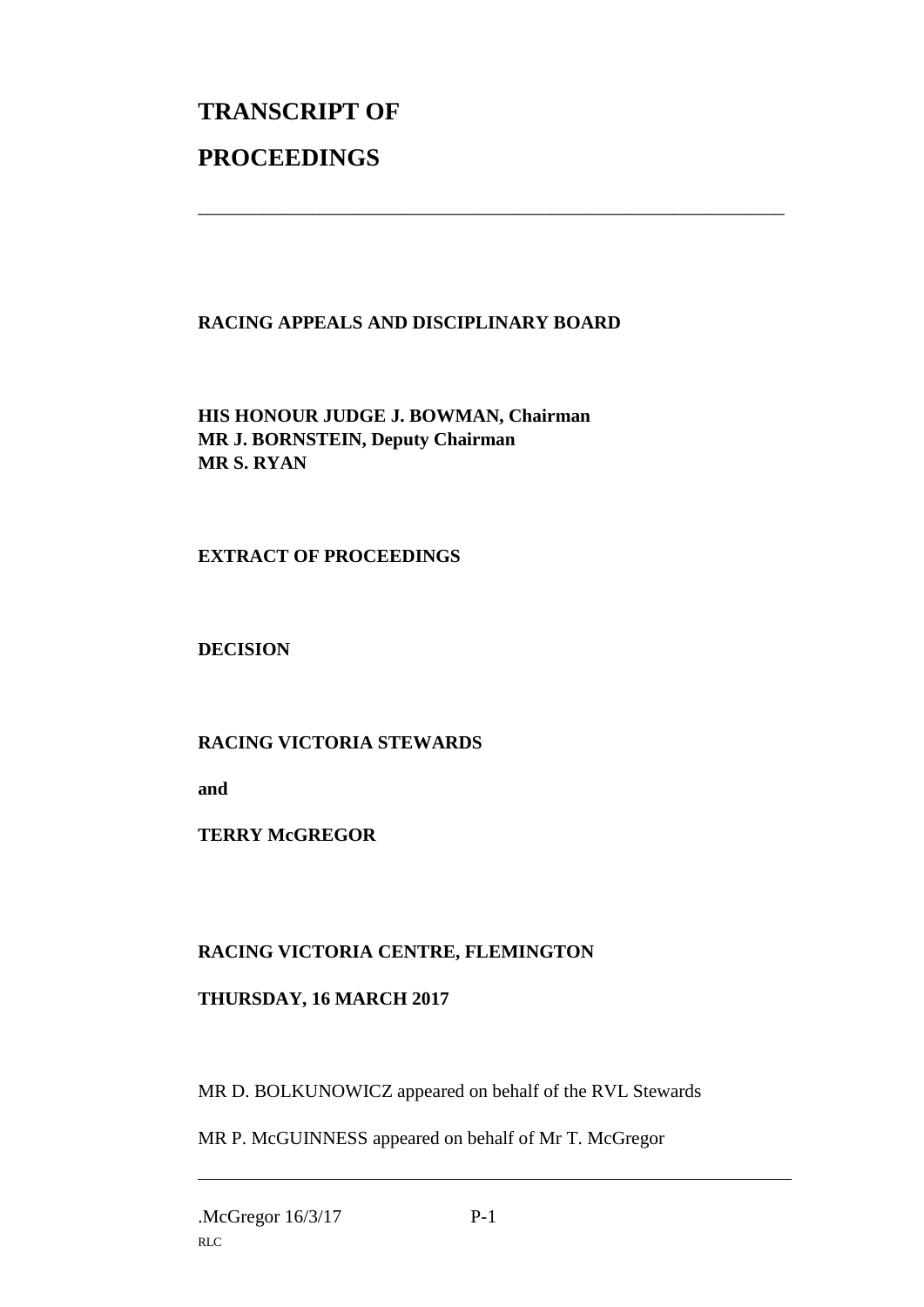CHAIRMAN: Mr Terry McGregor, you have pleaded not guilty to a charge that you breached AR 175(q) in that, being a licensed person, a stable employee, on 12 December 2016 at Mornington racecourse, you physically assaulted Mr Doug Arnold, assistant trainer for Mr Tony Noonan. The assault was alleged to be that whilst mounted on a horse, you grabbed him by the throat, struck him to the face on three occasions with your hand, grabbed him by his helmet strap, forcibly pulling on the strap, resulting in him being dislodged from the horse on which he had been mounted. This is said to constitute misconduct or improper conduct in breach of the rule.

We have heard the evidence of Mr Arnold, Mr McGregor and briefly, Mr Ken Neville, called by Mr McGregor. Mr Neville's evidence could be said to be largely peripheral to the central issue. He was not an eyewitness. The central issue is whether Mr McGregor at least manhandled Mr Arnold as alleged by Mr Arnold. Mr McGregor claims that he placed his hand on Mr Arnold's left rib area, upper chest, and did pull on Mr Arnold's helmet strap. He also effectively claims that he was really primarily interested in the welfare of his horse and of vacating the scene.

Even on Mr McGregor's evidence, physical contact was made at least three times with Mr Arnold in circumstances where there is no suggestion that Mr Arnold threatened Mr McGregor with or perpetuated any physical contact with him. We prefer the evidence of Mr Arnold and we accept it without reservation. We regard him as an impressive witness. His version of events was clear and logical.